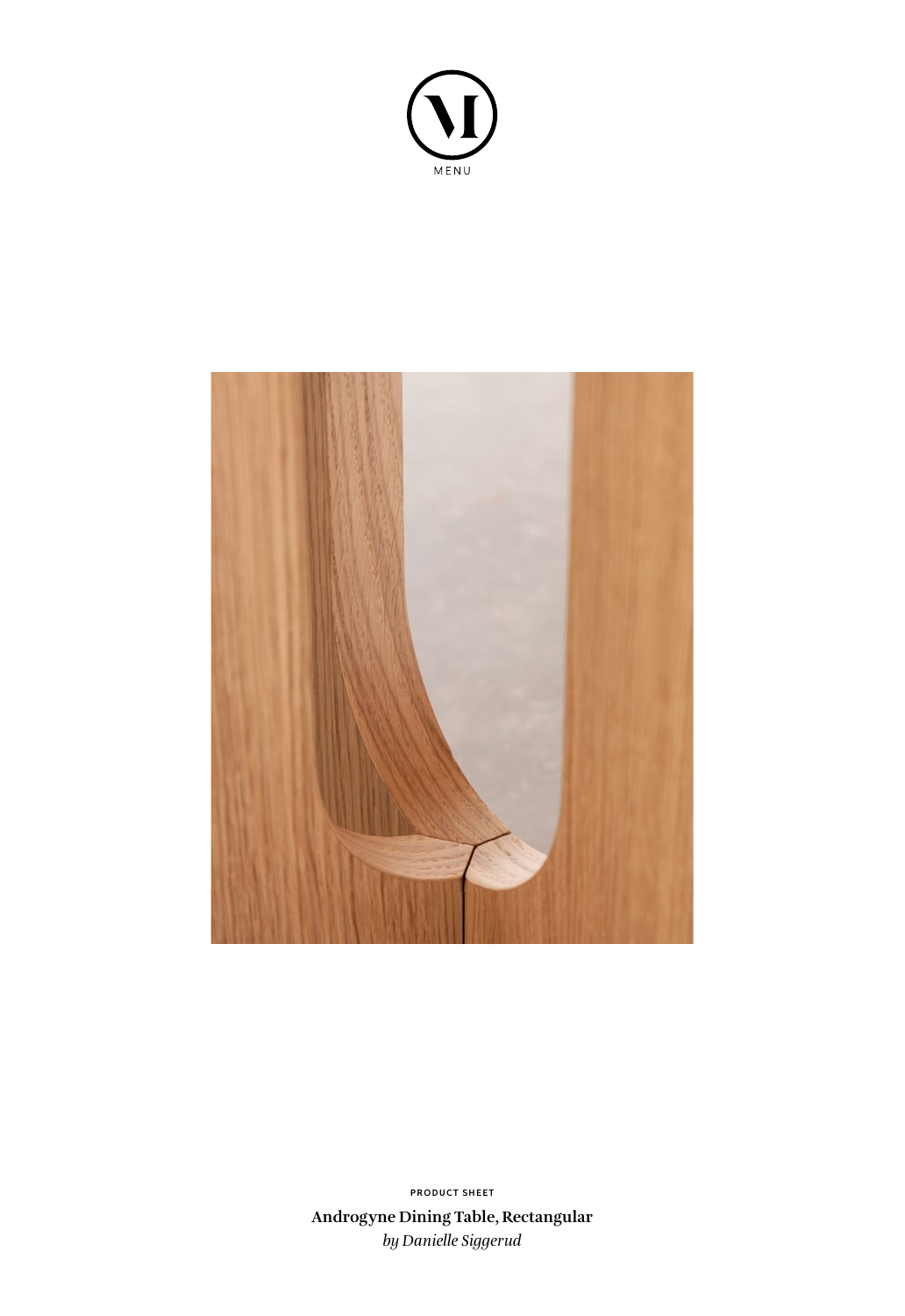**BY DANIELLE SIGGERUD BY DANIELLE SIGGERUD**

## **PRODUCT OPTIONS**

## **PRODUCT TYPE** Dining table **G LO S S**  N / A **TECHNICAL SPECIFICATIONS**

# Androgyne Dining Table, Rectangular 210 x 100<br>
BY DANIELLE SIGGERUD BY DANIELLE SIGGERUD

The Androgyne Collection pairs natural materials and sculptural forms to striking effect, taking its name from its blend of the masculine and feminine. A bold, confident take on a table, the rectangular iteration amplifies the dimensions of the collection's dining table to grander proportions. The architect-designed piece, crafted with a wood veneer top and base, serves as a community-style table, with room to seat from 8-10 individuals. Available in 210 cm and 280 cm, its artistic silhouette balances function and beauty.

> **Tabletop**  $N/A$

### **OAK BASE**

NATURAL OAK





DARK STAINED OAK

### **TA B L ETO P**



**COLLI** 1

**ENVIRONMENT** Indoor

**D I M E N S I O N S**  H: 73 cm / 28,7" W: 210 cm / 82,7" D: 100 cm / 43,3"

**PRODUCTION PROCESS** CNC-cut and hand-polished stone or CNC-cut MDF with oak veneer. CNC-cut steel fitting with powder

coated finish.



**COLOUR** Natural oak Dark stained oak

**M AT E R I A LS** Natural and dark stained oak veneer, MDF, powder coated steel, PA plast glides.

**WEIGHT** Tabletop: N / A Base: N / A

**TEST** N / A

**C E RT I F I CAT I O N S** TSCA title VI compliant **PACKAGING TYPE**

**Tabletop** Brown box

**Base** Brown box

**PACKAGING MEASUREMENTS (H x W x D)**

**Base**

 $N / A$ 

**MATERIALS & MAINTENANCE** 

Please visit menuspace.com for materials and care and maintenance instructions. .

Androgyne Dining Table, Rectandular 210 x 100, Natural Oak, by Danielle Siggerud Harbour Dining Chair, Dark Stained Oak / Safire 0012, by Norm Architects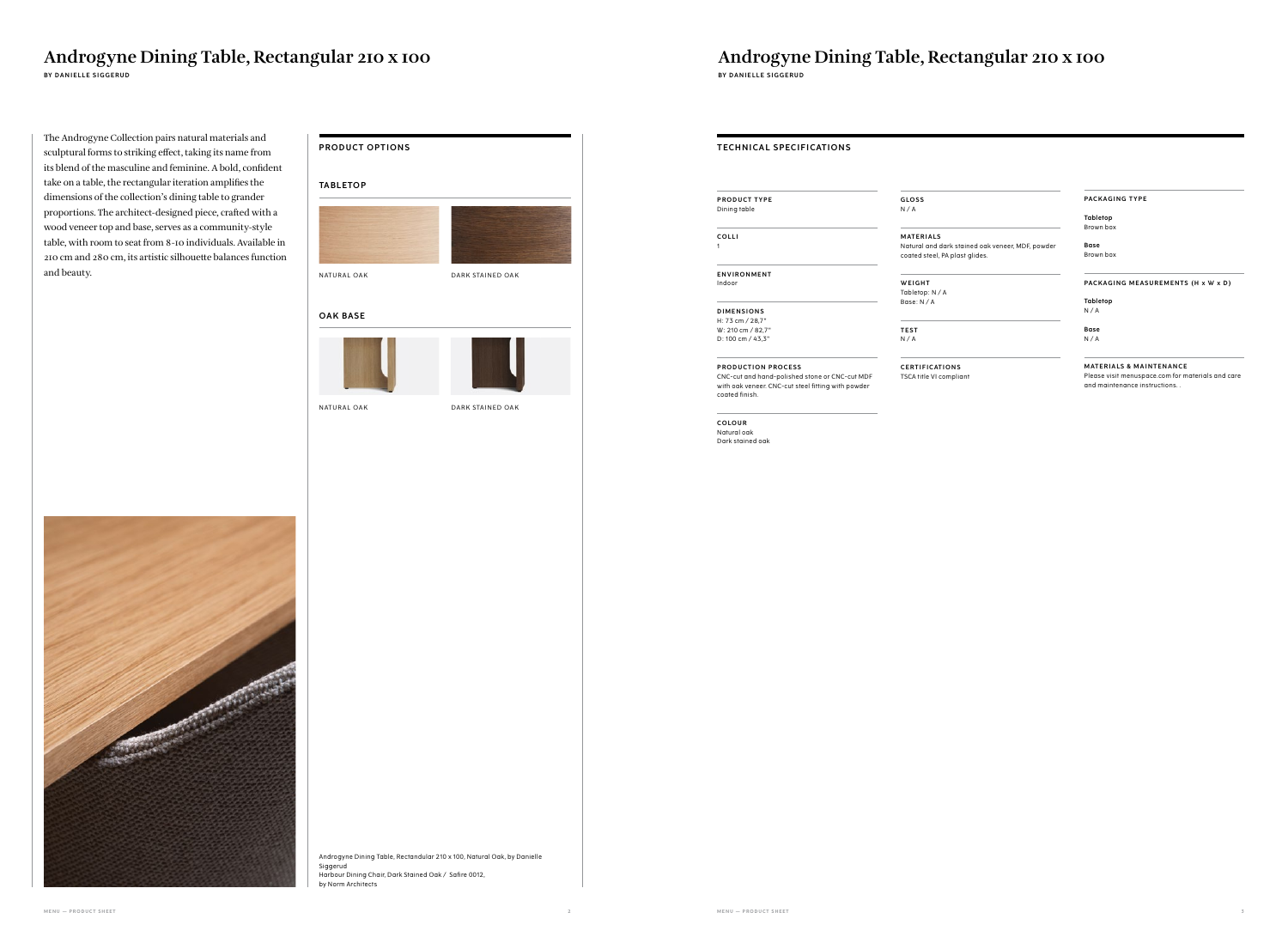**TECHNICAL DRAWING**



**BY DANIELLE SIGGERUD**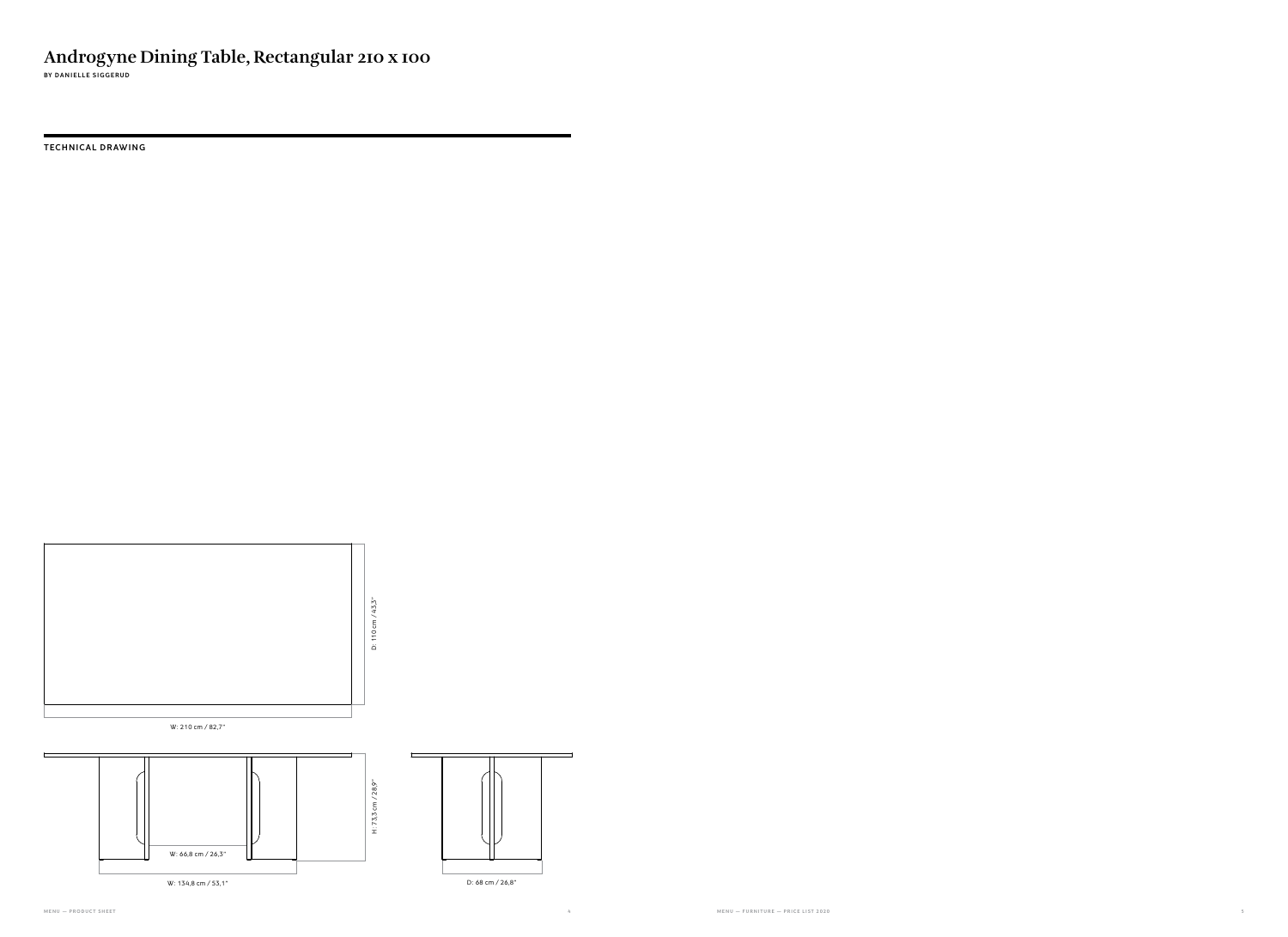ral and dark stained oak veneer, MDF, powder d steel, PA plast glides.

**BY DANIELLE SIGGERUD BY DANIELLE SIGGERUD**



**WEIGHT** top: N / A  $N / A$ 

**COLOUR** Natural oak Dark stained oak



| <b>TECHNICAL SPECIFICATIONS</b>                                                                                        |                                                       |
|------------------------------------------------------------------------------------------------------------------------|-------------------------------------------------------|
| <b>PRODUCT TYPE</b><br>Dining table                                                                                    | <b>GLOSS</b><br>N/A                                   |
| COLLI<br>1                                                                                                             | <b>MATERIALS</b><br>Natural and do<br>coated steel, P |
| <b>ENVIRONMENT</b><br>Indoor                                                                                           | WEIGHT<br>Tabletop: N / /<br>Base: N / A              |
| <b>DIMENSIONS</b><br>H: 73 cm / 28,7"                                                                                  |                                                       |
| W: 280 cm / 110,2"                                                                                                     | <b>TEST</b>                                           |
| D: 110 cm / 43,3"                                                                                                      | N/A                                                   |
| <b>PRODUCTION PROCESS</b>                                                                                              | <b>CERTIFICATI</b>                                    |
| CNC-cut and hand-polished stone or CNC-cut MDF<br>with oak veneer. CNC-cut steel fitting with powder<br>coated finish. | <b>TSCA title VI co</b>                               |

**PACKAGING TYPE**

**Tabletop** Brown box

**Base** Brown box

### **PACKAGING MEASUREMENTS (H x W x D)**

**Tabletop** N / A

**Base** N / A

### **MATERIALS & MAINTENANCE**

Please visit menuspace.com for materials and care and maintenance instructions. .

**CONTIGATIONS** title VI compliant

# Androgyne Dining Table, Rectangular 280 x 110<br>
BY DANIELLE SIGGERUD<br>
BY DANIELLE SIGGERUD

The Androgyne Collection pairs natural materials and sculptural forms to striking effect, taking its name from its blend of the masculine and feminine. A bold, confident take on a table, the rectangular iteration amplifies the dimensions of the collection's dining table to grander proportions. The architect-designed piece, crafted with a wood veneer top and base, serves as a community-style table, with room to seat from 8-10 individuals. Available in 210 cm and 280 cm, its artistic silhouette balances function and beauty.

### **OAK BASE**

NATURAL OAK





DARK STAINED OAK



### **TA B L ETO P**



Androgyne Dining Table, Rectandular 210 x 100, Natural Oak, by Danielle Siggerud Harbour Dining Chair, Dark Stained Oak / Moss 004, by Norm Architects Stackable Glasses, by Norm Architects Bottle Water Bottle, 0,5 L, ClearGlass/Brass, by Norm Architects